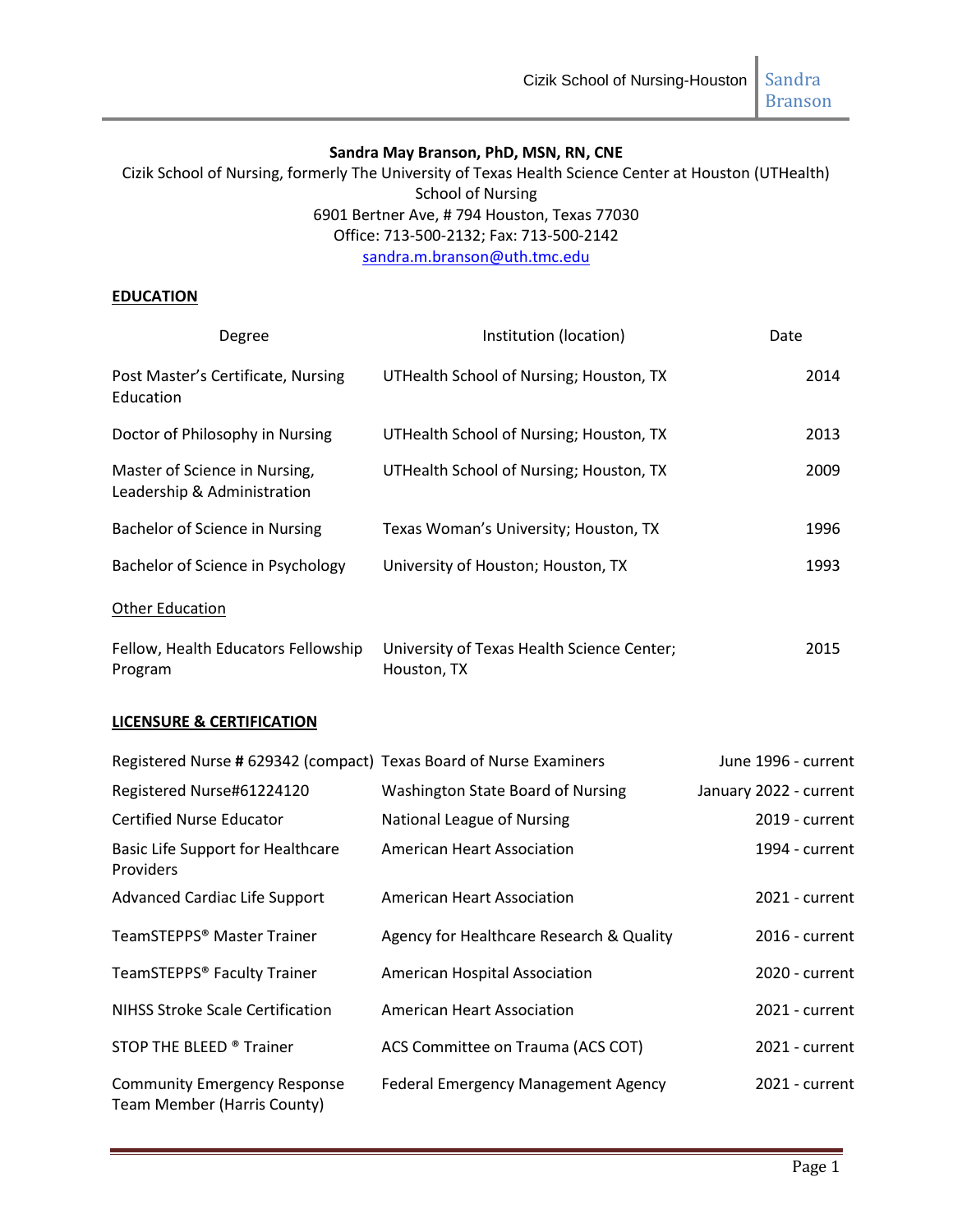Branson

## **PROFESSIONAL EXPERIENCE**

| The Methodist Hospital (Texas Medical Center; Houston, TX)                                                                       |                      |
|----------------------------------------------------------------------------------------------------------------------------------|----------------------|
| Critical Care Nursing Residency, Staff Nurse, Surgical Intensive Care Unit,<br>Charge Nurse, Code Blue RN Team Leader, Preceptor | 1996-1999            |
| Staff Search & Favorite Nurses (Houston, Texas)                                                                                  |                      |
| Agency Nurse, Critical Care Units in 12 different hospitals                                                                      | 1999-2000            |
| Methodist Willowbrook Hospital (Houston, Texas)                                                                                  |                      |
| Staff & Charge Nurse, Intensive Care Unit                                                                                        | 2000-2002            |
| Float Pool; Operations Administrator/Administrative Coordinator                                                                  | 2005-2006, 2010-2011 |
| Nurse Manager, Medical Surgical Services                                                                                         | 2006-2008            |
| <b>Hospital Clinical Educator</b>                                                                                                | 2008-2010            |
| <b>Operations Administrator (PRN - Faculty Practice)</b>                                                                         | 2019-present         |
| Choice Source Therapeutics, Inc. (Houston, Texas)                                                                                |                      |
| Community Health Nurse, Infusion Therapy (pediatrics/adult)                                                                      | 2002-2005            |
| Venetech, Inc. (Houston, Texas)                                                                                                  |                      |
| <b>Clinical Educator</b>                                                                                                         | 2004-2005            |
| St. Luke's Episcopal Hospital (Texas Medical Center)                                                                             |                      |
| <b>Staff Nurse, Emergency Department</b>                                                                                         | 2004-2005            |
| UTHealth School of Nursing (Houston, Texas)                                                                                      |                      |
| Faculty Facilitator, RN to BSN (MWH campus)                                                                                      | 2008-2010            |
| Faculty Coordinator, Role Transition, RN to BSN (Adjunct)                                                                        | 2009-2010            |
| Accelerated PhD Scholar/Graduate Assistant, Online Instructor                                                                    | 2010-2013            |
| Faculty Coordinator, High Acuity (Adjunct)                                                                                       | 2011-2012            |
| Clinical Instructor                                                                                                              | <b>Fall 2013</b>     |
| <b>Assistant Professor</b>                                                                                                       | 2014-2020            |
| Associate Professor of Undergraduate Clinical Nursing                                                                            | 2020-current         |
| <b>HONORS &amp; AWARDS</b>                                                                                                       |                      |
| Texas Woman's University-Houston                                                                                                 |                      |
| Good Samaritan Foundation Scholarship \$500                                                                                      | 1994                 |
| TWU Alumni Scholarship \$600                                                                                                     | 1994-1996            |
| Judith Buchanan Davis Scholarship \$750                                                                                          | 1994-1996            |
| John Winston Carter Memorial Scholarship \$1800                                                                                  | 1995                 |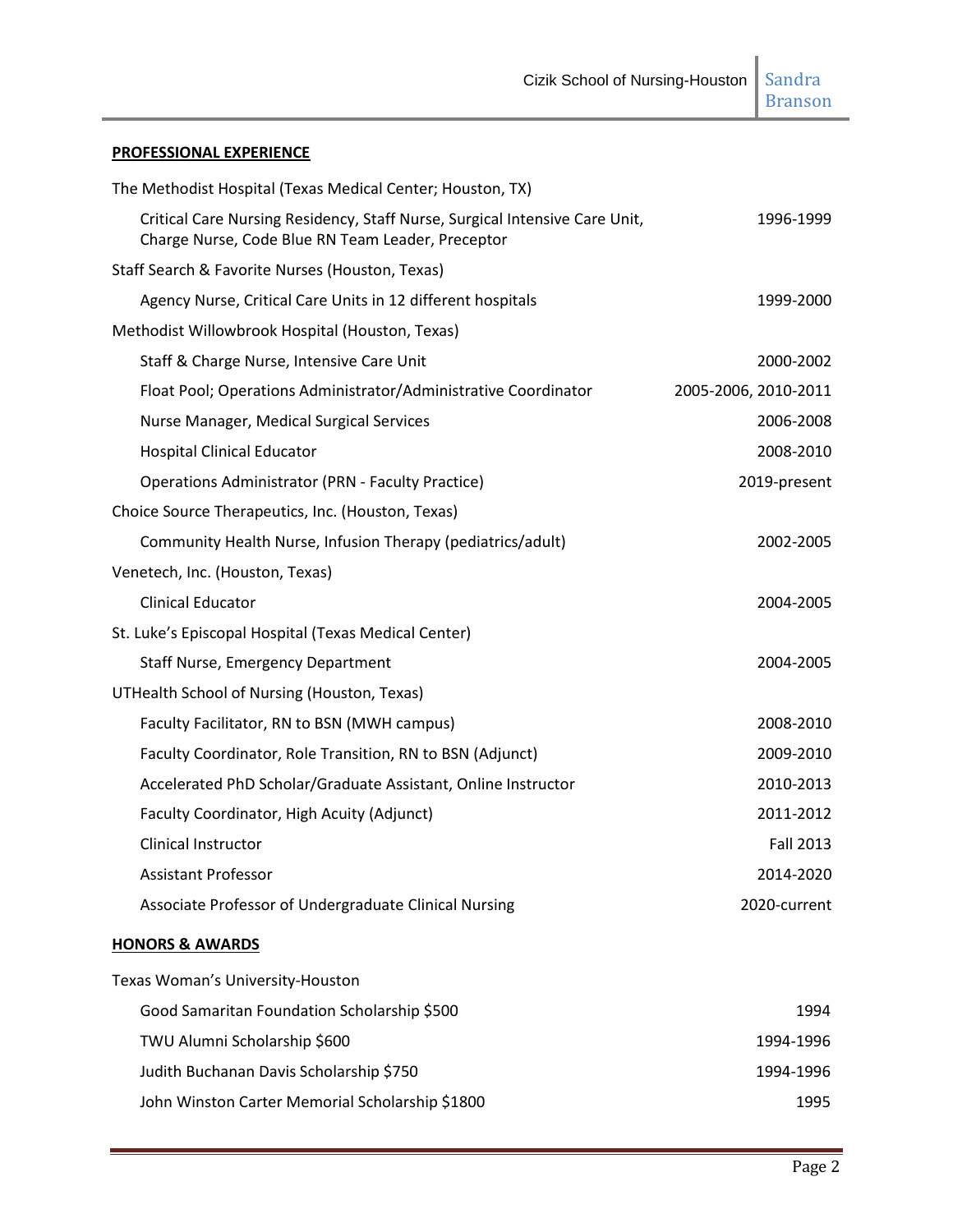| Memorial Hermann Hospital Memorial City Volunteer Scholarship \$1250                                                                                                                                                                         | 1995      |
|----------------------------------------------------------------------------------------------------------------------------------------------------------------------------------------------------------------------------------------------|-----------|
| Parry Nursing Scholarship \$1600                                                                                                                                                                                                             | 1995-1996 |
| Methodist Willowbrook Hospital                                                                                                                                                                                                               |           |
| ICARE Service Awards (4)                                                                                                                                                                                                                     | 2006-2008 |
| Hospital Nursing Leadership (Nomination)                                                                                                                                                                                                     | 2008      |
| UTHealth School of Nursing (Houston)                                                                                                                                                                                                         |           |
| UTHealth School of Nursing Dean's Scholarship \$500                                                                                                                                                                                          | 2010      |
| Hamill Foundation PhD Scholar \$180,000                                                                                                                                                                                                      | 2010-2013 |
| PhD Student Spirit Award                                                                                                                                                                                                                     | 2014      |
| Nominee, McGovern Undergraduate Teacher of the Year                                                                                                                                                                                          | 2014      |
| UTHealth School of Nursing Center for Nursing Research Blue Ribbon Award<br>for Research Abstract, "The relationship of pet ownership and pet<br>attachment on psychosocial, biological, and executive function in the<br>homebound elderly" | 2015      |
| Outstanding Houston Nurse (Texas Nurses Association District 9 Foundation)                                                                                                                                                                   | 2016      |
| UTHealth School of Nursing Center for Nursing Research Blue Ribbon Award<br>for Research Abstract, "Depression and biological stress in homebound older<br>adults: Moderation by pet ownership"                                              | 2018      |

## **GRANTS**

## Research Grants

- Biobehavioral correlates of cognitive function in the elderly, UTHealth School of Nursing Dean's research award, Boss, L. (PI), Kang, D.H., & **Branson, S.** (Co-I). \$6,000. 2014-2015.
- Biobehavioral profiles of attachment to cats in community dwelling elderly, International Society of Anthrozoology (peer reviewed with scientific panel), **Branson, S.** (PI), Boss, L. (Co-I), Baun, M., Kang, D., & Padhye, N., \$45,000. 2014-2016.
- Biobehavioral effects of therapy dog visitation in elderly intensive care unit patients: A pilot and feasibility study. Human Animal Bond Research Initiative Foundation/Morris Animal Foundation (peer reviewed with scientific panel), **Branson, S.** (PI), Boss, L. (Co-I), Baun, M., Kang, D., Hamlin, S. & Padhye, N., \$5,923, 2015-2017.
- Biobehavioral correlates of cognitive function in Meals on Wheels participants, part II. UTHealth School of Nursing, Isla Carroll Turner Friendship Trust, Boss, L. (PI), Kang, D. & **Branson, S.** (Co-I). \$21,574, 2016-2017.
- Pet Caretaking and Risk of Cognitive Impairment and Dementia in Older U.S. Adults Participating in a Nationwide Longitudinal Probability Cohort Study. Human Animal Bond Research Initiative Foundation (peer reviewed with scientific panel), **Branson, S.** (PI) & Cron, S., \$16,181, 2018-2019.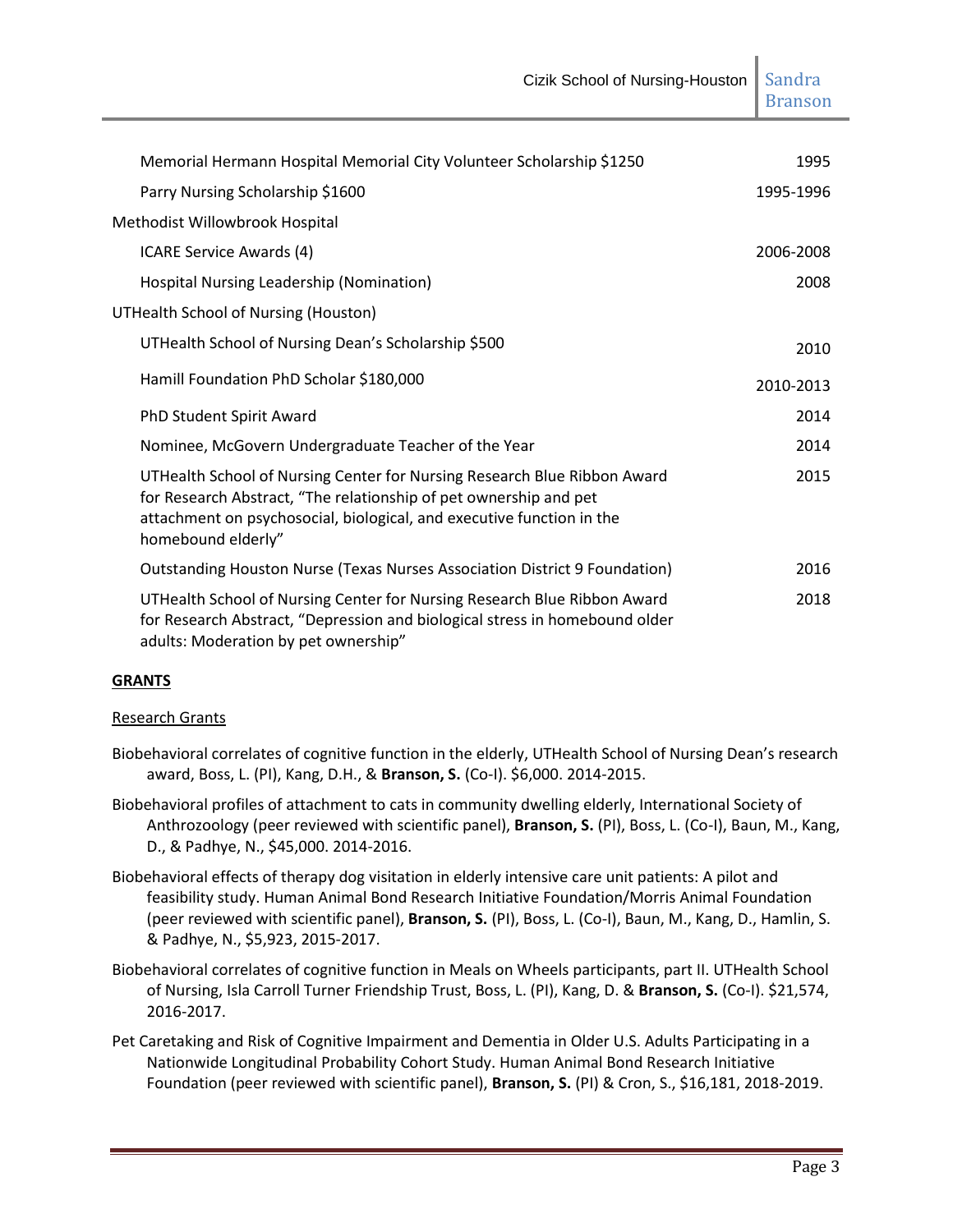- Modifying a Telephone Based Care Program to Assess for Self-Neglect. Alzheimer's Association of America, Pickens, S. (PI), **Branson, S.** (Co-I), & Kunick, M., \$119,998, 2018-2020.
- Partners in Pet Care: Enhancing a Telephone Based Care Coordination Program for Homebound Older Adult Pet Owners with Cognitive Impairment and Their Caregivers. Sigma Theta Tau Zeta Pi Research Grant, **Branson, S.,** Pickens, S. & Bibbo, J., \$1,000.00, 2019.

### Other Intramural Funding

- The Dosage Effects of Therapy Dog Visitation on Loneliness, Stress, Anxiety, and Biological Responses among the Aging. UTHealth School of Nursing, Dr. Mara Baun's Joe and Lee Jamail Distinguished Nursing Professorship Endowment, **Branson, S.** (PI)., \$12,000, 2010-2013.
- Effects of animal assisted activity on biobehavioral stress responses of hospitalized children: A randomized control trial, Dr. Mara Baun's Joe and Lee Jamail Distinguished Nursing Professorship Endowment, **Branson, S.** (PI), Boss, L. (Co-I), Baun, M., Kang, D., & Padhye, N., \$14,412, 2015-2016.
- Efficacy of animal assisted activity on heart rate variability responses in healthy adults: A pilot study, Dr. Mara Baun's Joe and Lee Jamail Distinguished Nursing Professorship Endowment, **Branson, S.** (PI), Boss, L. (Co-I), Baun, M., Kang, D., & Padhye, N., \$13,538, 2015-2017.
- The effect of the COVID-19 pandemic on nurses' attitudes, behaviors, and their perceptions of their work environment. 4/2020-current. Cockerham, C. (PI), **Branson, S. (Co-I),** Boss, L. & Beiers, M. \$10,000, 4/2020-current.
- Assessing Undergraduate Nursing Student SARS-CoV-2 Vaccine Intentions and Perspectives: A National Survey. Fontenot, H., Mattheus, D., Lim, Eujung, E., Zimet, G., Knopf, A., Abuelezam, N., Stamp, K., **Branson, S**. **(Site PI),** & Hekel, B., funded by Dr. Fontenot, Frances A. Matsuda Chair and the University of Hawai`i School of Nursing and Dental Hygiene. University of Hawai`I, \$10,000, 11/2020 – current. 9/2020-current.
- **Branson, S. (Co-I),** Hekel, B., Fontenot, H. Lim, Eunjung, Michel, A., Mattheus,D., & Zimet, G. Barriers and Facilitators Associated with COVID-19 Vaccination in Texas Nurses. Funded by the University of Hawaii School of Nursing and Dental Hygiene and the Cizik School of Nursing, \$10,000. 1/2021 current

## **PUBLICATIONS** (\*denotes database)

#### Peer Reviewed

- \*Boss, L., Kang, D.H., & **Branson, S**. (2015). Loneliness and cognitive function in the older adult: A systematic review. *International Psychogeriatrics, 27*(4). 541-553. doi:10.1017/S1041610214002749
- \*Boss, L., **Branson, S**., Cron, S. & Kang, D.H. (2015). Spiritual pain in Meals on Wheels' clients. *Healthcare, 3*(4), 917-932. doi: 10.3390/healthcare3040917
- \***Branson, S**., Boss, L. & Fowler, D.L. (2016). Team-based learning: Application in undergraduate baccalaureate nursing education. *Journal of Nursing Education and Practice, 6*(4), 59-64. doi: 10.5430/jnep.v6n4p59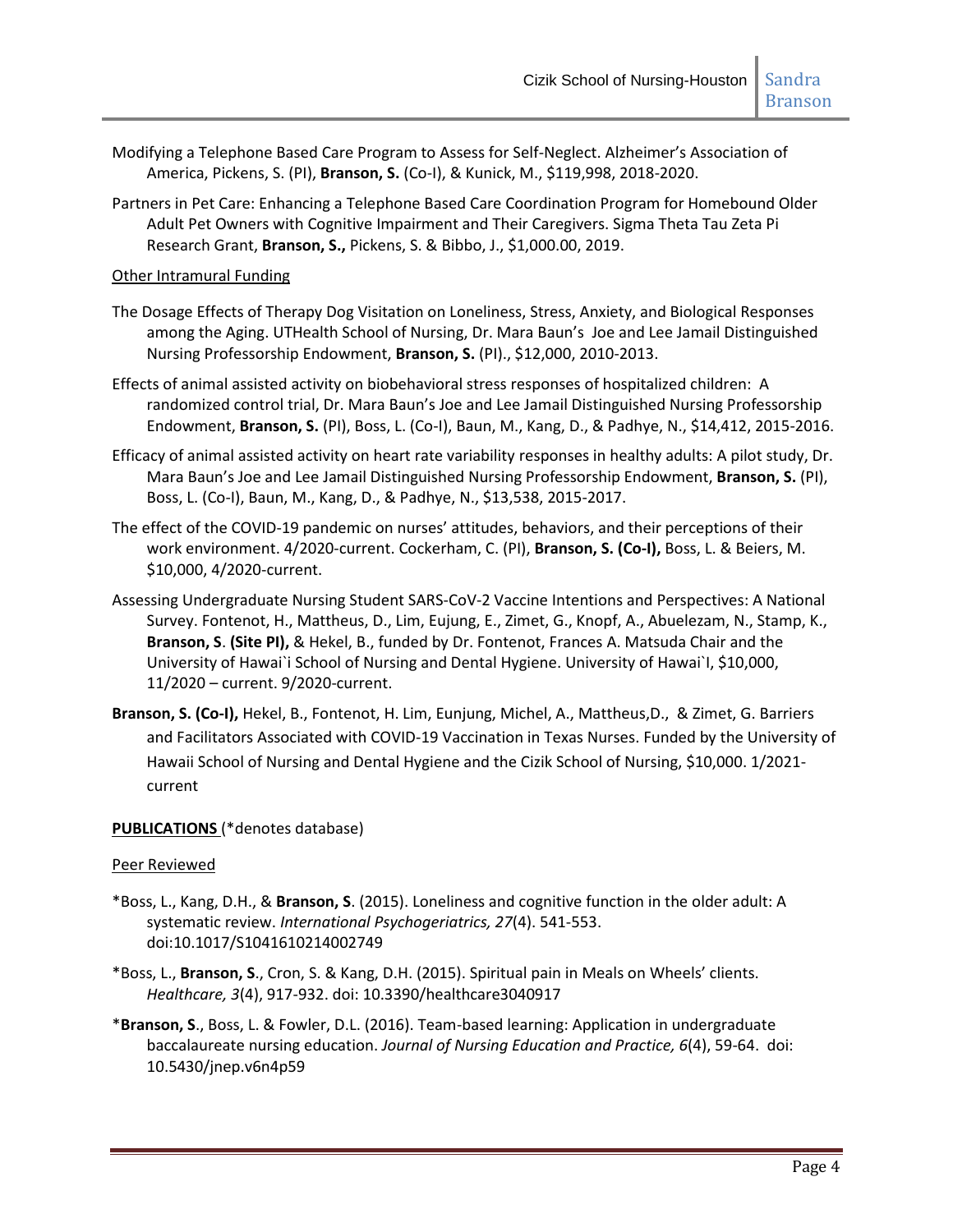- \***Branson, S**., Boss, L., Cron, S., & Kang, D. (2016). Examining differences between homebound older adult pet owners and non-pet owners in depression, systemic inflammation, and executive function. *Anthrozoös, 29(32),* 323-334. doi: 10.1080/08927936.2016.1152764
- **\***Boss, L., **Branson, S**., & Kang, D.H. (*2016*). Biobehavioral examination of religious coping, psychosocial factors, and executive function in homebound older adults. *Religions, 7 (5),* 1-13. doi: 10.3390/rel7050042.
- **\*Branson, S.**, Boss, L., Cron, S., Turner, D., & Kang, D. (2017). Depression, loneliness, and pet attachment in homebound older adult cat and dog owners. *Journal of Mind and Medical Sciences, 4 (1)*, 38-48. doi.10.22543/7674.41.P3848
- **\*Branson, S.**, Boss, L., Padhye, N., Troetscher, T., & Ward, A. (2017). Effects of animal-assisted intervention on biobehavioral stress responses in hospitalized children: A randomized controlled study. *Journal of Pediatric Nursing, 36*, 84-91. <https://doi.org/10.1016/j.pedn.2017.05.006>
- \* **Branson, S**., Boss, L., Padhye, N., Gee, N., & Troetscher, T. (2019). Biopsychosocial factors and cognitive function in cat ownership and attachment in community-dwelling older adults. *Anthrozoös, 32 (2),* 267-282. <https://doi.org/10.1080/08927936.2019.1569908>
- \* Boss, L., **Branson, S.,** Hagan, H., & Krause-Parello, C. (2019). A Systematic Review of Equine-Assisted Interventions in Military Veterans Diagnosed with PTSD. *Journal of Veterans Studies, 5(1)*, pp. 23– 33. DOI:<http://doi.org/10.21061/jvs.v5i1.134>
- \* **Branson, S**., Boss, L., Hamlin, S., & Padhye, N. S. (2020). Animal-Assisted Activity in Critically Ill Older Adults: A Randomized Pilot and Feasibility Trial. *Biological Research for Nursing*. <https://doi.org/10.1177/1099800420920719>
- **\*Branson, S**. & Cron, S. (2021). Pet Caretaking and Risk of Mild Cognitive Impairment and Dementia in Older US Adults, *Anthrozoös*, Vol (ahead of print), 1-15. DOI: 10.1080/08927936.2021.1986259
- \* Michel, A., Ryan, N., Mattheus, D., Knopf, A., Abuelezam, N. N., Stamp, K., **Branson, S.,** Hekel, B., & Fontenot, H. B. (2021). Undergraduate nursing students' perceptions on nursing education during the 2020 COVID-19 pandemic: A national sample. *Nursing Outlook*, *69*(5), 903-912, doi:https://doi.org/10.1016/j.outlook.2021.05.004
- \*Fontenot, H., Mattheus, D., Lim, E., Micehl, A., Ryan, N., Knopf, A., Abuelezam, N., Stamp, K., Hekel, B., **Branson, S.,** & Zimet, G. (2021). Undergraduate nursing students' COVID-19 vaccine intentions: A national survey. *PLoS ONE 16(12), 1-15. e0261669. <https://doi.org/10.1371/journal.pone.026166>*
- \*Cockerham, M., Beier, M.E., **Branson, S.,** and Boss, L. (in press). Nurse Adaptability and PTSD Symptoms During the COVID19 Pandemic: The Effects of Family and Perceived Organizational Support. *Frontiers Psychology*
- \* **Branson, S**., Hekel, B., Lim, E., Michel, A., Mattheus, D., Zimet, G., Fontenot, H. B. (Winter 2021). COVID-19 vaccination rates, intention to vaccination, and predictors of vaccination among Texas nurses. *Texas Public Health Journal, 73 (4),* pp. 24-29.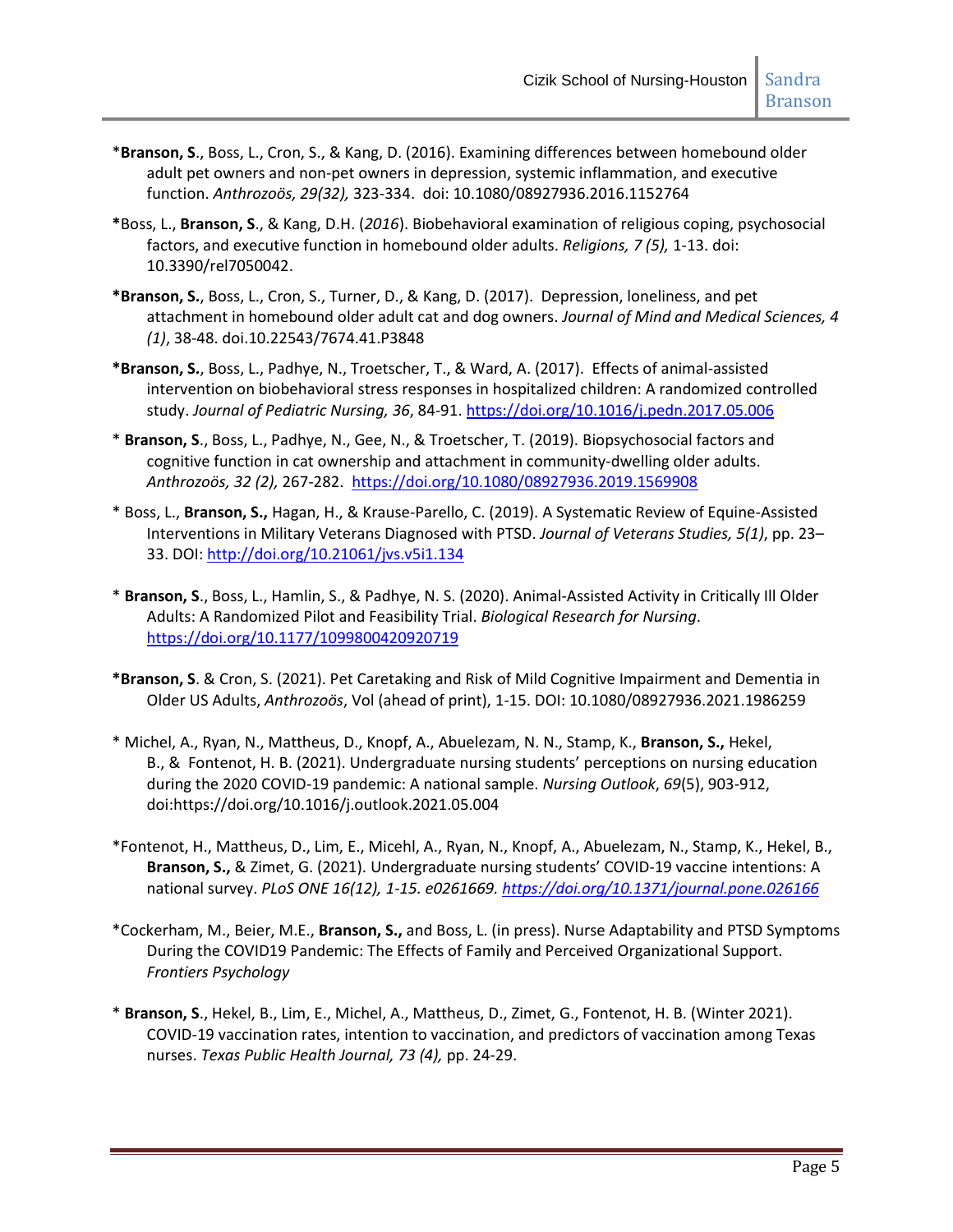\*Hekel, B., **Branson, S.,** Lim, E., Michel, A. & Fontenot, H. (Winter 2021). Factors associated with Texas nurses' consideration to leave the nursing workforce: Impact of the COVID-19 pandemic. *Texas Public Health Journal, 73 (4), 30-34.*

### Books & Chapters

Boss, L., **Branson, S**., & Pickins, S. (2017). Ethical Issues in geriatric research. In A. G. Catic (Ed.), *Ethical considerations and challenges in geriatrics*, (pp. 157-167). New York: Springer Publishing. ISBN 978- 3-319-44083-5.

#### Media and Other Creative Products

Becker, A. (2015, July). Giving paws. *TMC Pulse, 2*(6), 14-21.

- Do therapy dogs reduce stress in older ICU patients? (2015, July 20). *Reflections on Nursing Leadership, 41*(3). Retrieved from [http://www.reflectionsonnursingleadership.org/Pages/Vol41\\_3\\_RNews\\_TherapyDogs.aspx](http://www.reflectionsonnursingleadership.org/Pages/Vol41_3_RNews_TherapyDogs.aspx)
- Baxter, J. (2015, Aug 25). New research to study therapy dog visits for elderly ICU patients*. PRweb*. Retrieved from<http://www.prweb.com/releases/2015/08/prweb12921023.htm>
- Intensive care unit going to the dogs to help elderly patients (2015, Aug 27). *EmaxHealth*. Retrieved fro[m http://www.emaxhealth.com/1020/intensive-care-unit-going-dogs-help-elderly-patients](http://www.emaxhealth.com/1020/intensive-care-unit-going-dogs-help-elderly-patients)
- New research to study therapy dog visits for elderly ICU patients (2015, Sept). *LinkedIn*. Human Animal Bond Research Initiative (HABRI) Foundation. Retrieved from [https://www.linkedin.com/company/3067240?trk=tyah&trkInfo=clickedVertical%3Acompany%2Ccl](https://www.linkedin.com/company/3067240?trk=tyah&trkInfo=clickedVertical%3Acompany%2CclickedEntityId%3A3067240%2Cidx%3A3-1-3%2CtarId%3A1454514867705%2Ctas%3Ahuman%20animal%20bond) [ickedEntityId%3A3067240%2Cidx%3A3-1-](https://www.linkedin.com/company/3067240?trk=tyah&trkInfo=clickedVertical%3Acompany%2CclickedEntityId%3A3067240%2Cidx%3A3-1-3%2CtarId%3A1454514867705%2Ctas%3Ahuman%20animal%20bond) [3%2CtarId%3A1454514867705%2Ctas%3Ahuman%20animal%20bond](https://www.linkedin.com/company/3067240?trk=tyah&trkInfo=clickedVertical%3Acompany%2CclickedEntityId%3A3067240%2Cidx%3A3-1-3%2CtarId%3A1454514867705%2Ctas%3Ahuman%20animal%20bond)
- Veliz, E. (2015, Nov 5). UTHealth medical student measured the impact of furry companions. *Inside UTHealth*.
- Pike, D. (Executive Producer), *Fifty+ radio show*. Pets and Older Adults. October 23, 2016.Houston, Texas: KPRC Channel 950AM and KTRH 740AM. Podcast retrieved from <http://kprcradio.iheart.com/media/podcast-fifty-plus-podcast-fiftyplus/>
- Ellis, Emma Grey (2020, April). Thanks to sheltering in place, animal shelters are empty. *WIRED.* Retrieved fro[m https://www.wired.com/story/coronavirus-pet-adoption-boom/](https://www.wired.com/story/coronavirus-pet-adoption-boom/)

#### **PRESENTATIONS**

#### **International**

**Branson, S**., Baun, M., Padhye, N., Kang, D.H., Bergstrom, N., & Barker, S. Poster presentation (July 2014). Dosage effects of therapy dog visitation on biobehavioral responses among the aging, International Society of Anthrozoloogy (ISAZ) 2014: Animals and Humans together - Partners in Society, Vienna, Austria.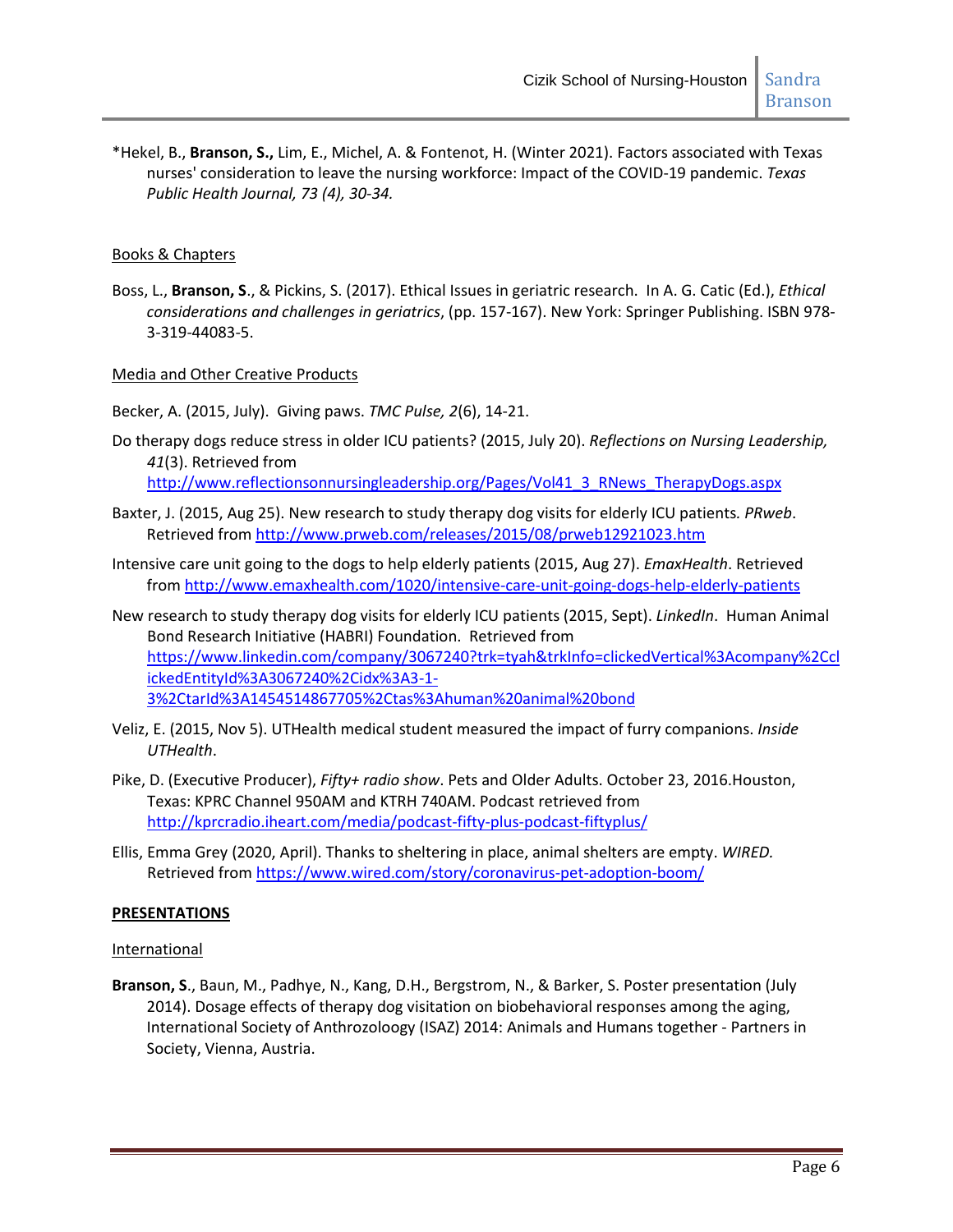- Fowler, D. (presenter), Boss, L., & **Branson, S**. (July 2015). Team-based learning: Application in undergraduate baccalaureate nursing education. Poster session presented at Sigma Theta Tau International's 26th International Nursing Research Congress, San Juan, Puerto Rico.
- **Branson, S**., Boss, L., Cron, S., Turner, D. (presenter) & Kang, D. (July 2016). Depression, loneliness and pet attachment in homebound elderly cat vs. dog owners. Poster session presented at IAHAIO international Conference: HAI in the mainstream, Paris, France.
- **Branson, S.**, Boss, L., Padhye, N., Troetscher, T., & Ward, A. (June 2017). Effects of animal-assisted intervention on biobehavioral stress responses in hospitalized children: A randomized controlled study. Podium presentation at the International Society of Anthrozoology Conference 2017: Human-Animal Interconnections, UC Davis, California, USA.
- **Branson, S**., Boss, L., Padhye, N., Gee, N., & Troetscher, T. (July 2018). Biobehavioral profiles of attachment to cats in community dwelling older adults. Podium presentation to be presented at the International Society of Anthrozoloogy (ISAZ) 2018: Animals in Our Lives: Multidisciplinary Approaches to the Study of Human-Animal Interaction, Sydney, Australia.
- **Branson, S**., Boss, L., Hamlin, S., & Padhye, N. (July 2019). Feasibility Pilot of Animal-Assisted Activity in Critically III Older Adults: A Small Randomized Controlled Trial. Poster presentation at the 28<sup>th</sup> Annual International Society of Anthrozoology Conference: Animals in the Public Eye: Human Interactions and Perceptions of Animals, Orlando, FL.

## **National**

- Boss, L. (presenter), Kang, D.H., & **Branson, S**. (2014, November). Loneliness and cognitive function in the older adult: A systematic review. Poster session presented at the annual conference of the Gerontological Society of America, Washington DC.
- **Branson, S**., Baun, M., Padhye, N., Kang, D.H., Bergstrom, N., & Barker, S. (2015, June). The relationship of pet ownership and pet attachment on psychosocial, biological, and executive function in the disadvantaged homebound elderly. Poster session presented at the International Society of Anthrozoloogy (ISAZ). Saratoga Springs, NY.
- **Branson, S**., Boss, L. & Fowler, D. (presenter) (2016, March). Effectiveness of team-based learning on academic performance and student-reported outcomes in undergraduate nursing education. Oral presentation at the 15th Annual Team-Based Learning Collaborative (TBLC) Conference, Albuquerque, New Mexico.
- Boss, L., **Branson, S.,** Cron, S., & Kang, D.H. (2016, November). Meaning in life and executive function in the homebound elderly. Podium presentation presented at the annual conference of the Gerontological Society of America, New Orleans, LA.
- Boss, L., **Branson, S.,** Cron, S., & Kang, D.H. (2016, November). Psychosocial factors and executive function in the homebound elderly. Podium presentation presented at the annual conference of the Gerontological Society of America, New Orleans, LA.
- Wang, J. (presenter), **Branson, S**. & Boss, L. (2017, October). Attitudes Toward Aging in Place Using Wearable and Remote Monitoring Technology among Underserved Homebound Seniors. Poster presentation at the Connected Health Conference, Boston, MA.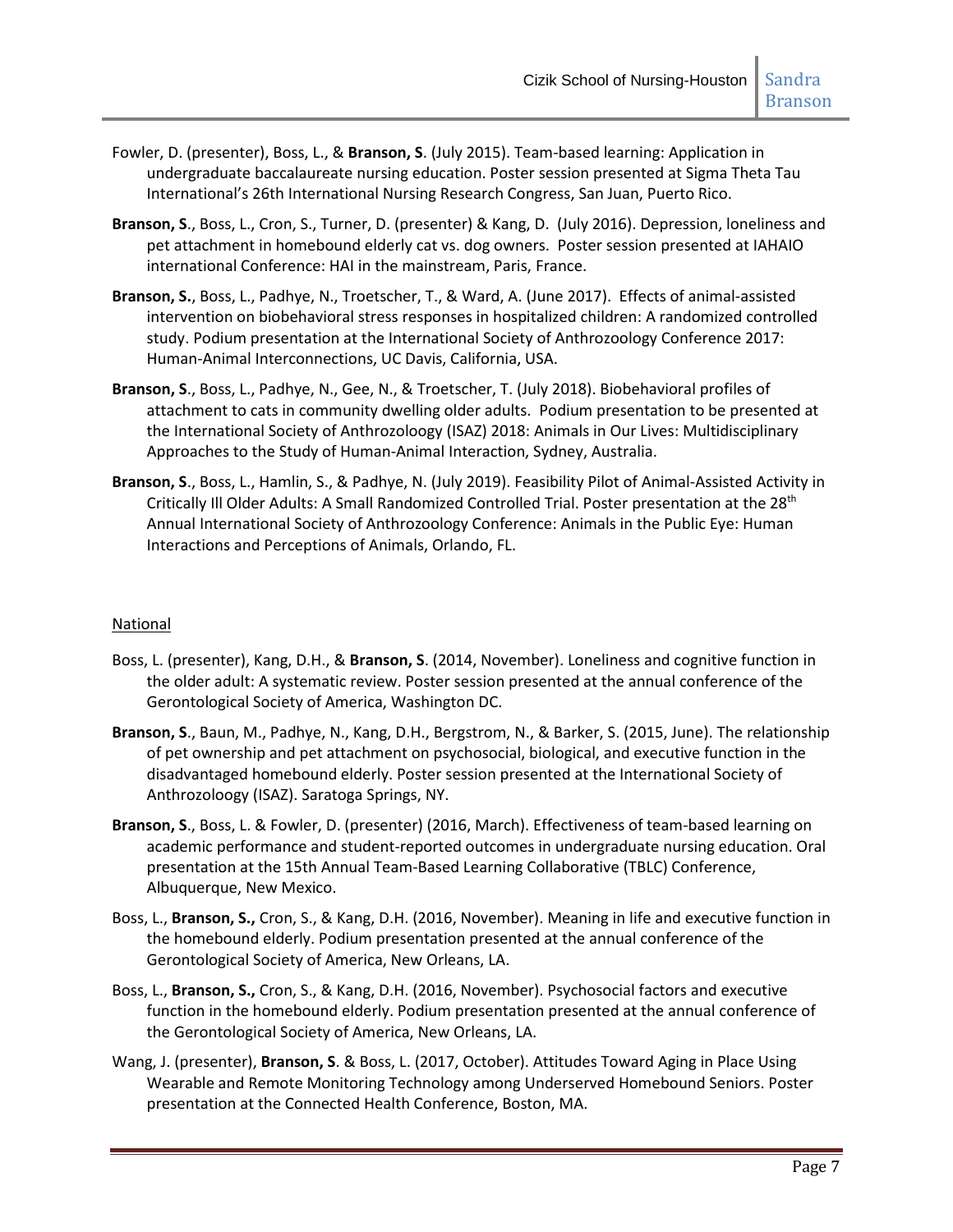- **Branson, S**., Boss, L., Hamlin, S., & Padhye, N.S. (2018, November). Animal-Assisted Activities improving stress in critically ill older adults: A pilot and feasibility study. Poster presentation at the Gerontological Association of America Annual Scientific Meeting: In the Purpose of Longer Lives, Symposium abstract, *Impacts and Issues of Pet Ownership for Community Dwelling Older Adults.*
- **Branson, S**., Boss, L., & Cron, S. (2018, November). Depression and biological stress in homebound older adults: Moderation by pet ownership. Podium presentation at the Gerontological Association of America Annual Scientific Meeting: In the Purpose of Longer Lives, Symposium abstract, *Impacts and Issues of Pet Ownership for Community Dwelling Older Adults.*
- Christy, L., Beauchamp, J. E. Wood, G. L., **Branson, S**., & McEwen, M. (accepted; 2020, May). Clinical Utility of Early Warning Scores: A Systematic Review. Poster presentation at the American Nursing Informatics Association 2020 Annual Conference.

## Regional/State

**Branson, S.,** Baun, M., Padhye, N., Kang, D.H., Bergstrom, N., & Barker, S. (2014, February). Dosage effects of therapy dog visitation on biobehavioral responses among the aging. Poster session presented at the 28<sup>th</sup> Annual Conference of the Southern Nursing Research Society, San Antonio, Texas

## Local

- **Branson, S.,** Cockerham, M., & Howe, R. (2010) Magnesium Sulfate Management in the Emergency Room. Oral presentation at the Houston Methodist Hospital System Board Meeting, Houston, Texas
- **Branson, S.** (2011) Human-animal interaction. Oral Presentation (*Invited*) at the UTHealth Houston School of Nursing Student Governance Organization, Houston, Texas.
- **Branson, S.,** Baun, M., Padhye, N., Kang, D.H., Bergstrom, N., & Barker, S. Poster presentation (April 2014). Dosage effects of therapy dog visitation on biobehavioral responses among the aging. Poster session presented at the UTHealth Houston School of Nursing Research and Quality Research Symposium, Houston, Texas
- Boss, L. (presenter), Kang, D.H., & **Branson, S.** (2015, March). Loneliness and cognitive function in the older adult: A systematic review. Poster session presented at the UTHealth Houston School of Nursing Research and Quality Research Symposium, Houston, Texas
- Boss, L., **Branson, S**., & Fowler, D. (2015, June). Team-based learning: Application in undergraduate baccalaureate nursing education. Poster session presented at the UTHealth Advances in Teaching & Learning Day, Houston, Texas
- **Branson, S**., Boss, L., & Fowler, D. (2015, Oct). Effectiveness of team-based learning on academic performance and student-reported outcomes in undergraduate nursing education. Podium presentation at the UTHealth Houston School of Nursing Center for Nursing Research Series, Houston, Texas
- **Branson, S**., Boss, L., Cron, S., & Kang, D. (2016, April). The relationship of pet ownership and pet attachment on psychosocial, biological, and executive function in the homebound elderly. Podium presentation (invited) at St. Luke's The Woodlands Hospital TNA District 9 Meeting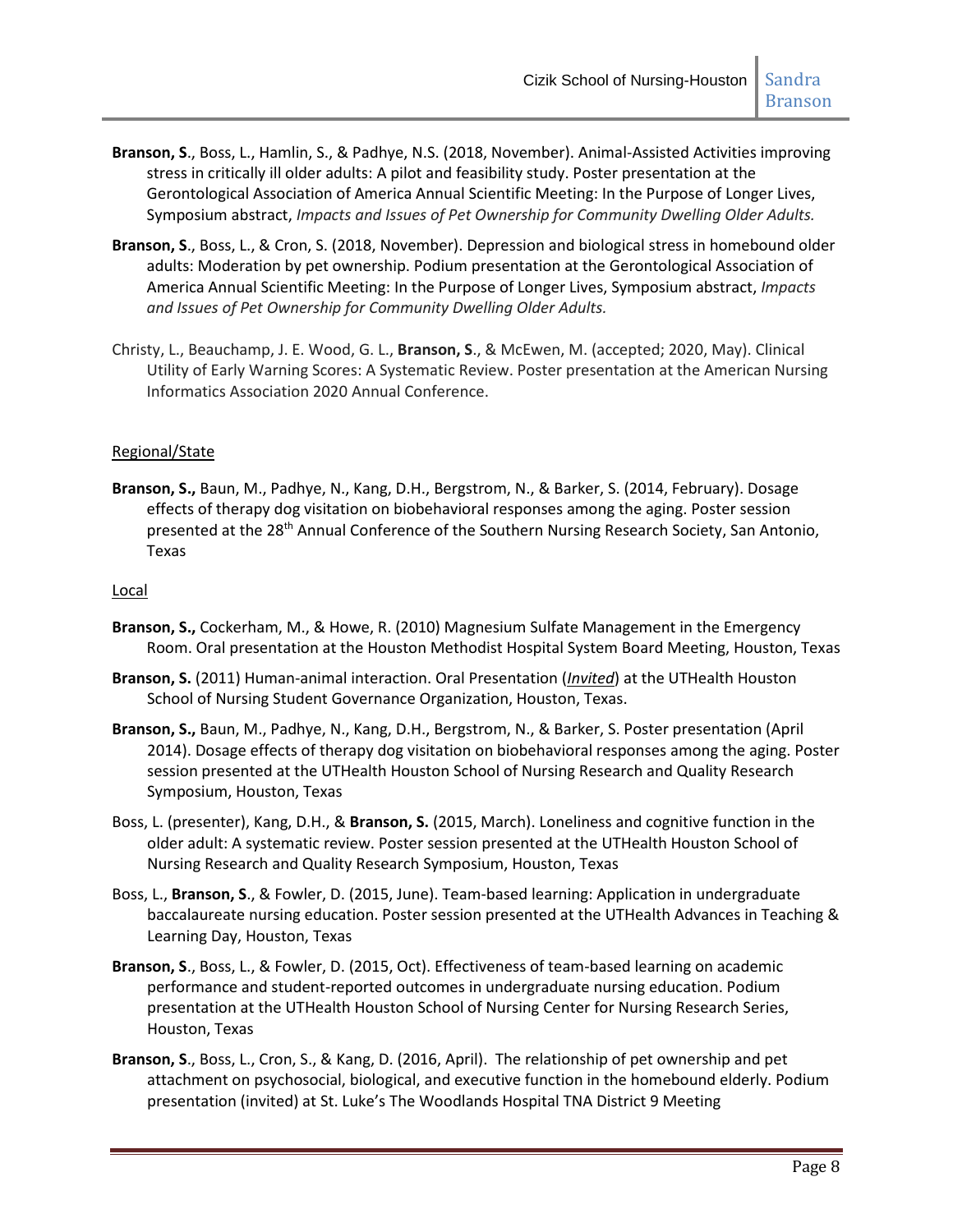- **Branson, S**., Boss, L., Cron, S., Turner, D. & Kang, D. (2016, April). Comparing depressive symptoms, loneliness, and pet attachment in homebound older adult cat and dog owners. Podium presentation at the UTHealth Houston School of Nursing Research and Quality Research Symposium, Houston, Texas
- **Branson, S**. Boss, L., Cron, S. (2018, April). Depression and biological stress in homebound older adults: Moderation by pet ownership. Poster presentation at the 2018 Research/Evidence-Based Practice Day at Cizik School of Nursing.
- **Branson, S.,** Boss, L., Hamlin, S. & Padhye, N. (2018, April). Biobehavioral effects of therapy dog visitation in elderly intensive care unit patients: A pilot and feasibility study. Poster presentation at the 2018 Research/Evidence-Based Practice Day at Cizik School of Nursing.
- **Branson, S.** (*Invited*; 2018; October). TeamSTEPPS®. Oral presentation at Sam Houston State University to senior BSN students.
- **Branson, S.** (*Invited*; 2019, April). Who Let the Dogs Out? Why Canine-Assisted Interventions are Becoming More Prevalent in Diverse Populations and Health Promotion. Oral presentation at the Sigma Theta Tau Zeta Pi Chapter Meeting.
- **Branson, S.** (*Invited;* 2019, May). TeamSTEPPS® Enhancing Performance and Patient Safety Through Intraprofessional Communication. Seminar presentation at Houston Methodist Woodlands Hospital for Registered Nurses, Physical Therapists, and Administrators.
- **Branson. S.,** (*Invited*; 2019, June). Research Pathways in Human-Animal Interactions. Oral presentation to students in the Summer Health Professions Education Program (SHPEP).
- **Branson, S.**, Punnoose, A., Boss, L., & Krawtz, S. (2019, October). Online RN to BSN students' perception of accountability, preference, and satisfaction toward Team Based Learning: A pilot study. Poster presentation to be presented at Research/Evidence-Based Practice Day 2019, "Transforming Healthcare Through Evidence-Based Practice and Research: Nursing Leading the Way".
- Harmon, K., Norton, S., Kim, A., Lamonica-Way, C., & **Branson, S.** (*Faculty TeamSTEPPS*® *Trainer Evaluated by the American Hospital Association;* October 30 and December 4, 2020). TeamSTEPPS® - Enhancing Performance and Patient Safety Through Intrerprofessional Communication. Masters TeamSTEPPS Training Session Day 1 and Day 2 at Houston Methodist Willowbrook Hospital for Registered Nurses, Respiratory Therapists, Medical Doctors, and Administrators.
- Hekel, B. (Presenter) & **Branson, S.** June 16, 2021. Barriers and Facilitators Associated with COVID-19 Vaccination in Texas Nurses. Sigma Theta Tau International Zeta Pi Chapter Webinar.
- Harmon, K., Norton, S., Kim, A., Lamonica-Way, C., & **Branson, S.** (July 2021). TeamSTEPPS® Enhancing Performance and Patient Safety Through Intrerprofessional Communication. Masters TeamSTEPPS Training Session Day 1 and Day 2 at Houston Methodist Willowbrook Hospital for Registered Nurses, Medical Doctors, CRNA's, and Administrators.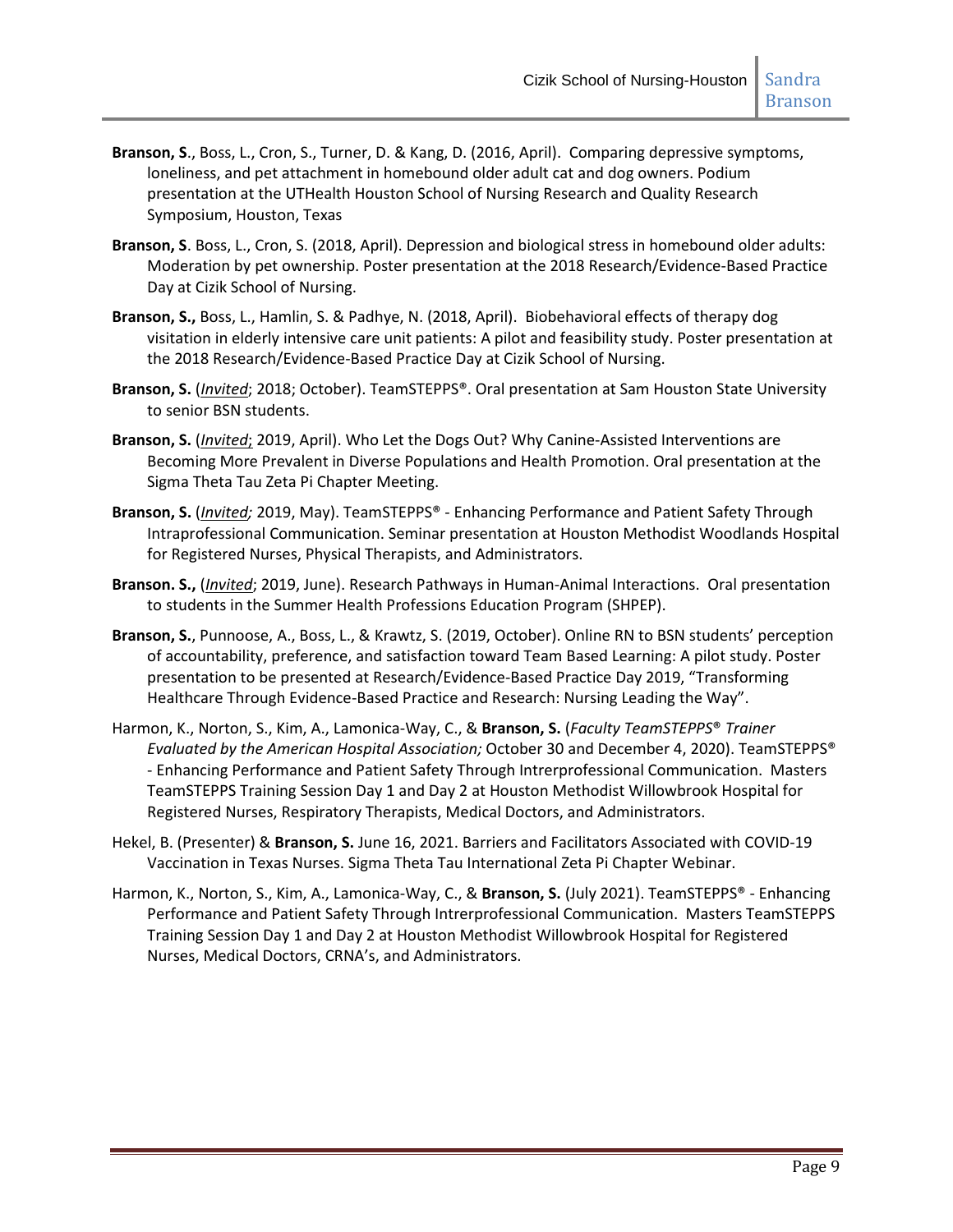Branson

# **PROFESSIONAL SERVICE**

## Editorial Boards/Panels

| Sigma Theta Tau International - Zeta Pi<br>Chapter                                                                                            | <b>Grant Reviewer</b>                                      | 2014-2018    |
|-----------------------------------------------------------------------------------------------------------------------------------------------|------------------------------------------------------------|--------------|
| <b>MedEdPORTAL Publications</b>                                                                                                               | <b>Manuscript Reviewer</b>                                 | 2016-2017    |
| International Journal of Older People<br><b>Nursing</b>                                                                                       | <b>Manuscript Reviewer</b>                                 | 2016-present |
| Alzheimer's Association of America                                                                                                            | <b>Grant Reviewer</b>                                      | 2017-2019    |
| Aging and Mental Health                                                                                                                       | <b>Manuscript Reviewer</b>                                 | 2017-2020    |
| Journal of Psychiatry, Depression, & Anxiety Manuscript Reviewer                                                                              |                                                            | 2017-2020    |
| Anthrozoös: A Multidisciplinary Journal of<br>the Interactions of People & Animals                                                            | <b>Manuscript Reviewer</b>                                 | 2018 - 2020  |
| <b>Gerontological Society of America (GSA)</b><br>Annual Scientific Meeting (Austin, TX)                                                      | Abstract reviewer                                          | 2019         |
| <b>Human Animal Interaction Bulletin</b>                                                                                                      | <b>Manuscript Reviewer</b>                                 | 2019-2020    |
| <b>Other Professional Service</b>                                                                                                             |                                                            |              |
| International Society of Anthrozoology<br>(ISAZ)- Moderator of presentations<br>(2018/2019) and evaluator of student<br>presentations in 2018 | Moderator and Evaluator of<br><b>Student Presentations</b> | 2018, 2019   |
| <b>Professional Memberships</b>                                                                                                               |                                                            |              |
| Southern Nursing Research Society                                                                                                             | Member                                                     | 2013-2015    |
| <b>American Nurses Association</b><br>Member/Texas Nurses Association<br>District 9                                                           | Member                                                     | 2013-present |
| International Society for Anthrozoology<br>Member                                                                                             | Member                                                     | 2010-present |
| Pet Partners International                                                                                                                    | Member                                                     | 2011-2019    |
| <b>Intermountain Therapy Animals</b>                                                                                                          | Registered Therapy Dog Team<br>Leader                      | 2011-2014    |
| Aging Research Interest Member,<br>Hartford Center of Geriatric Excellence                                                                    | Member                                                     | 2014-2015    |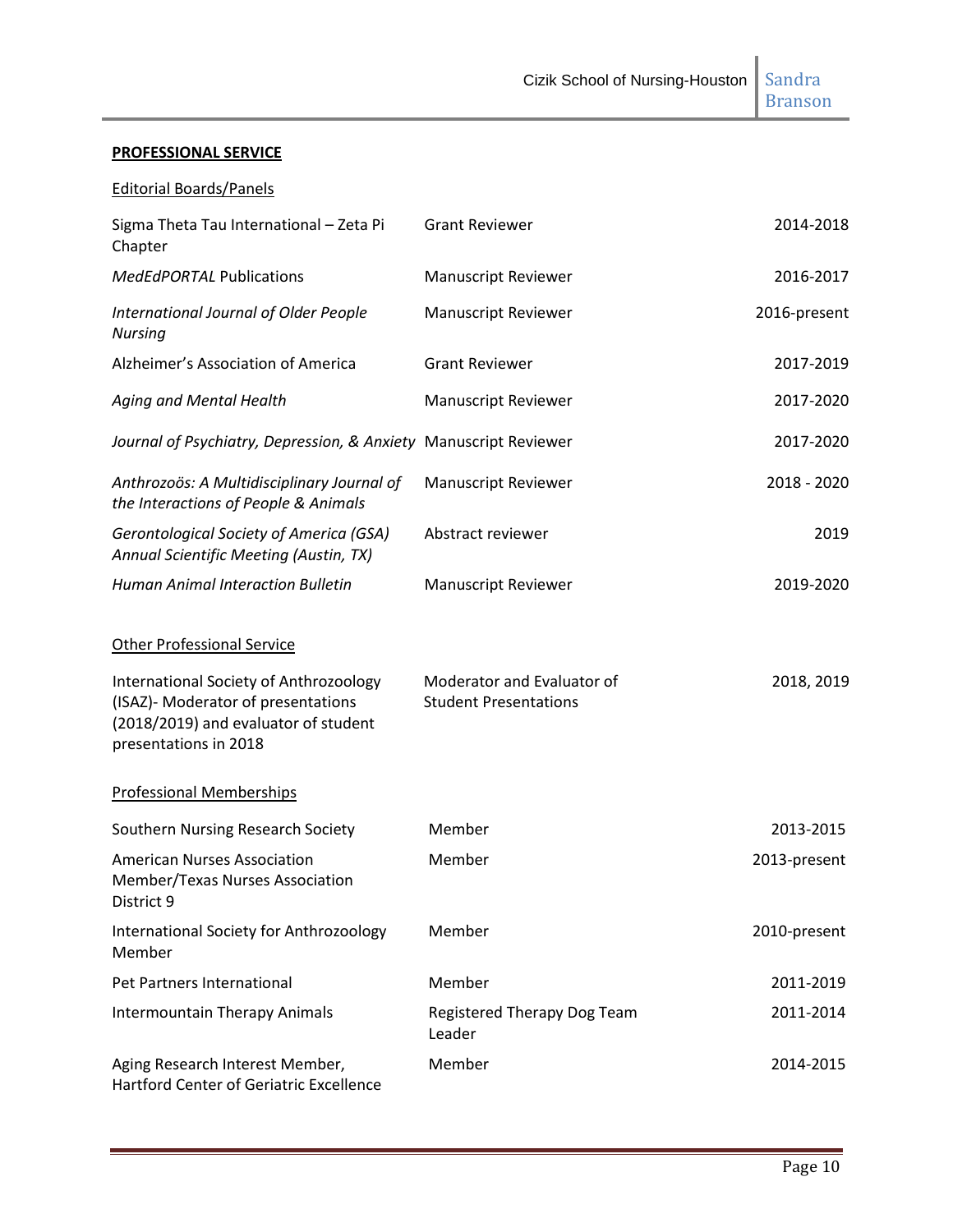| Sigma Theta Tau International (STTI),<br>Zeta Pi Chapter           | Member, Governance Chair<br>(two terms) | 1996-present |
|--------------------------------------------------------------------|-----------------------------------------|--------------|
| <b>Institutional Service</b>                                       |                                         |              |
| The Methodist Hospital - Texas Medical Center                      |                                         |              |
| Code Blue Team (Surgical Intensive Care Unit RN)                   |                                         | 1996-1999    |
| Preceptor (Surgical Intensive Care Unit RN)                        |                                         | 1996-1999    |
| Houston Methodist Willowbrook Hospital                             |                                         |              |
| Preceptor (Float Pool)                                             |                                         | 2004-2006    |
| Bedside Reporting Committee (Member)                               |                                         | 2006-2008    |
| Hospital Activation Team Committee (Member)                        |                                         | 2006-2008    |
| DART Program Pilot (Nurse Manager)                                 |                                         | 2006-2008    |
| Patient Safety Network Error Reporting Oversight (Nurse Manager)   |                                         | 2006-2008    |
| Root Cause Analysis Review (Nurse Manager)                         |                                         | 2006-2008    |
| Nurse Servers & Environmental Products Pilot Units (Nurse Manager) |                                         | 2006-2008    |
| Get Rid of Waste - "GROW" Committee (Chair)                        |                                         | 2006-2008    |
| Rapid Response Team Committee (Member)                             |                                         | 2006-2008    |
| <b>SBAR Committee (Member)</b>                                     |                                         | 2006-2008    |
| Peer Review Committee (Co-Chair, Chair)                            |                                         | 2006-2009    |
| Fall Prevention Committee (Co-Chair, Chair)                        |                                         | 2006-2010    |
| Present on Admission Committee (Member)                            |                                         | 2006-2010    |
| <b>Medication Safety Committee (Member)</b>                        |                                         | 2006-2010    |
| Policy and Procedure Committee (Member)                            |                                         | 2006-2010    |
| New Product & Equipment Committee (Chair)                          |                                         | 2008-2009    |
| Nursing Wound Care Committee (Chair)                               |                                         | 2008-2009    |
| <b>BLS Instruction (Instructor)</b>                                |                                         | 2008-2010    |
| <b>ACLS Instruction (Co-Instructor)</b>                            |                                         | 2008-2010    |
| <b>Clinical Safety Shared Governance Council (Member)</b>          |                                         | 2008-2010    |
| Surgical Care Improvement Process Committee (Member)               |                                         | 2008-2010    |
| MethOD (EMR) Clinical Decision Team (Member)                       |                                         | 2008-2010    |
| Patient Education Committee (Member)                               |                                         | 2008-2010    |
| TeamSTEPPS® Hospital Education Team (Member)                       |                                         | 2020-current |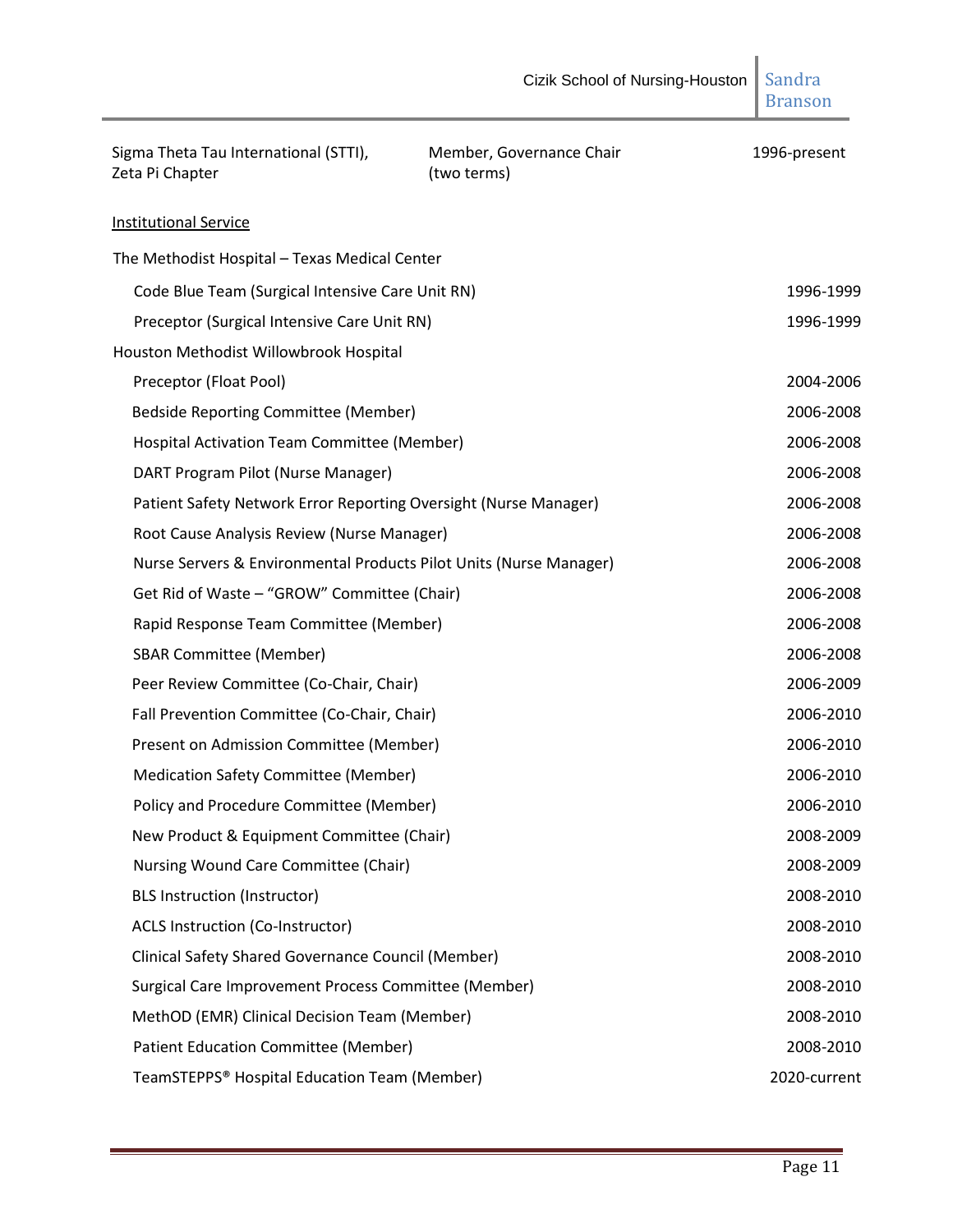|                                                                                                                 | Cizik School of Nursing-Houston                                       | Sandra<br><b>Branson</b> |
|-----------------------------------------------------------------------------------------------------------------|-----------------------------------------------------------------------|--------------------------|
| TeamSTEPPS® Faculty - First Regional AHA Training Center in Texas - Houston<br>Methodist Willowbrook Hospital   |                                                                       | 2020-current             |
| Cizik School of Nursing - Formerly UTHealth School of Nursing                                                   |                                                                       |                          |
| Houston Methodist Hospital Research & Evidence SON Faculty Member<br><b>Based Council</b>                       |                                                                       | 2013-2014                |
| <b>Baccalaureate Council</b>                                                                                    | Member                                                                | 2013-present             |
| RN to BSN Admissions Committee                                                                                  | Member                                                                | 2016-present             |
| <b>RN to BSN Council</b>                                                                                        | Member                                                                | 2015-present             |
| <b>Testing Policy Task Force</b>                                                                                | Co-Chair                                                              | 2016                     |
| <b>Testing Procedure Task Force</b>                                                                             | Member                                                                | 2016                     |
| Faculty Practice Strategic Planning Committee Member                                                            |                                                                       | 2016                     |
| TeamSTEPPS <sup>®</sup> Integration Committee                                                                   | Chair                                                                 | 2021-current             |
| <b>Faculty Assembly</b>                                                                                         |                                                                       |                          |
| Chair of Faculty Assembly                                                                                       | Elected                                                               | 2020-current             |
| Co-Chair of Faculty Assembly                                                                                    | Elected                                                               | 201-2020                 |
| UTH's Interfaculty Council                                                                                      | <b>Governance Member for CSON</b>                                     | 2020-current             |
| <b>Bylaws Committee</b>                                                                                         | Chair                                                                 | 2018                     |
| <b>Treasurer of Faculty Assembly</b>                                                                            | Elected                                                               | 2015-2016                |
| Parliamentarian of Faculty Assembly                                                                             | Elected                                                               | 2016-2017                |
| <b>Faculty Life Council</b>                                                                                     | Chair-elect/Chair (elected)                                           | 2016-2018                |
| <b>ROTA Review Task Force</b>                                                                                   | Member                                                                | 2018                     |
| Honors Program                                                                                                  | <b>Faculty Mentor</b>                                                 | 2014-2015; 2018-<br>2019 |
| Honors Program                                                                                                  | Director                                                              | 2020-current             |
| <b>PhD Council</b>                                                                                              | Member                                                                | 2018-2019                |
| Presenter, "Interactive Student Engaged Teaching" Presenter/Organizer of workshop<br>Faculty workshop with CEUs |                                                                       | 2014                     |
| Presenter, "Teaching and Learning: Team Based<br>Learning" Faculty workshop with CEUs                           | Presenter/Organizer of workshop                                       | 2015                     |
| Sigma Theta Tau International - Zeta Pi<br><b>Governance Committee</b>                                          | Governance Chair (elected two<br>terms)                               | 2015-2018                |
| Simulation Instructor (high fidelity)                                                                           | TeamSTEPPS® - simulation for<br>Ambassador Program; every<br>semester | 2016-2020                |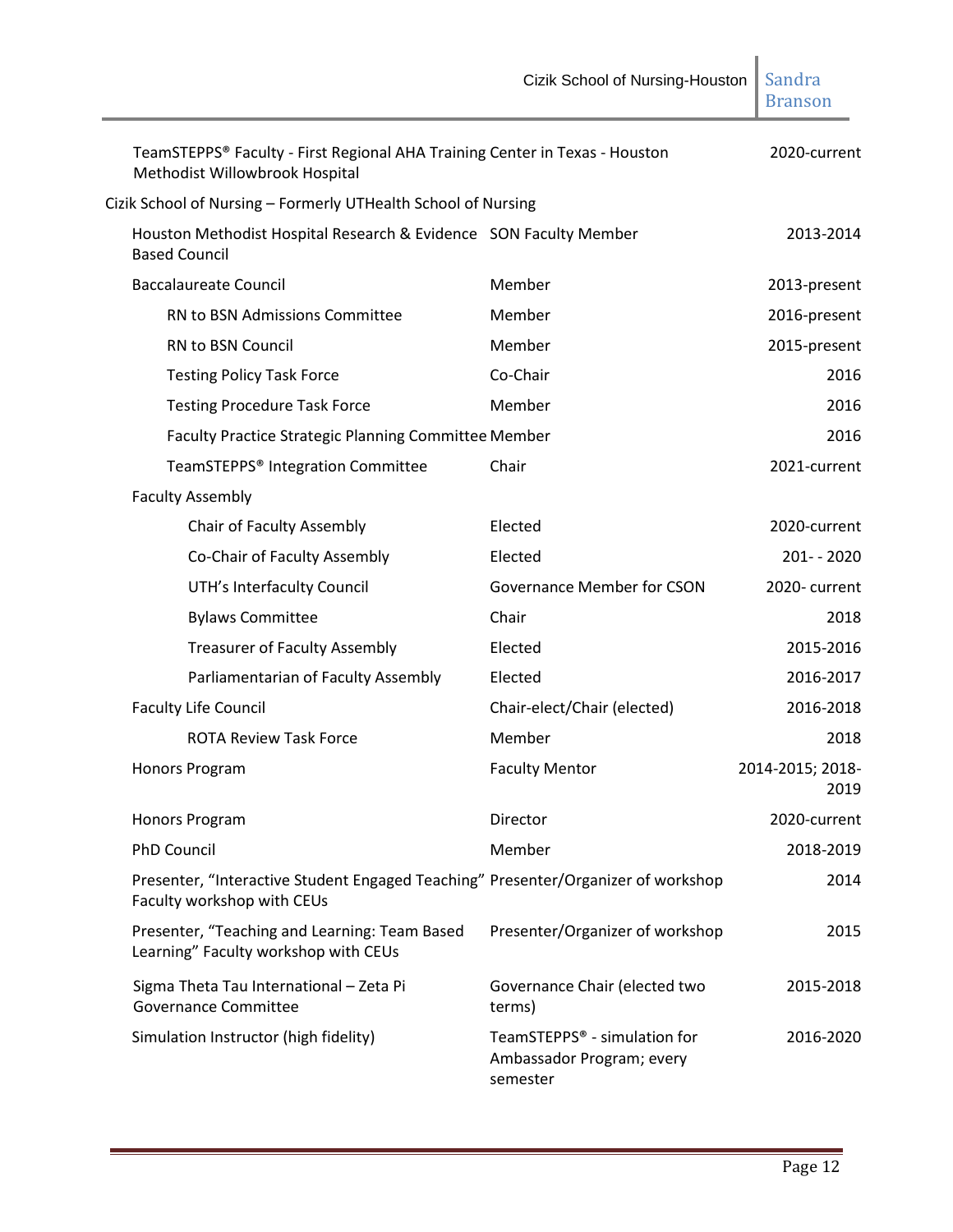|                                                                                   | Cizik School of Nursing-Houston                                 | Sandra<br><b>Branson</b> |
|-----------------------------------------------------------------------------------|-----------------------------------------------------------------|--------------------------|
| <b>Student Nurses Association</b>                                                 | <b>Faculty Advisor</b>                                          | 2016-2017                |
| UTHealth CSON Research/EBP Day                                                    | Moderator                                                       | 2018                     |
| <b>Faculty Advisor</b>                                                            | <b>Classified Staff Organization</b><br>(Nominated)             | 2020- present            |
| <b>UTHealth Science Center at Houston</b>                                         |                                                                 |                          |
| Center for Interprofessional<br>Collaboration                                     | <b>Steering Committee Member</b>                                | 2015-2017                |
| TeamSTEPPS® training for Center for<br>Interprofessional Collaboration            | <b>Online Training Facilitator for</b><br>student workshops     | 2016-2017                |
| <b>Community Service</b>                                                          |                                                                 |                          |
| Intermountain Therapy Animals Registered Therapy<br>Dog Team (Houston, TX)        | <b>Clarewood House</b>                                          | 2011-2014                |
| Meals on Wheels (Montgomery County)                                               | Volunteer                                                       | 2014-2015                |
| Magnolia ISD Science Fair                                                         | Judge                                                           | 2015, 2016               |
| Hurricane Harvey Relief; Society of Samaritans<br>(Magnolia, TX)                  | Volunteer                                                       | 2017                     |
| Gerontological Society of America (GSA) Annual<br>Scientific Meeting (Austin, TX) | Recruited and directed<br>therapy dog group at GSA              | 2019                     |
| SIRE - Therapeutic Horsemanship (Hockley, TX)                                     | Sidewalker volunteer                                            | 2019-2020                |
| <b>CERT Team Member</b>                                                           | Member                                                          | 2021                     |
| American Red Cross Community Preparedness<br><b>Education Team Leader - DCS</b>   | American Red Cross; Harris<br>County Territory; Houston<br>Area | 2021 - current           |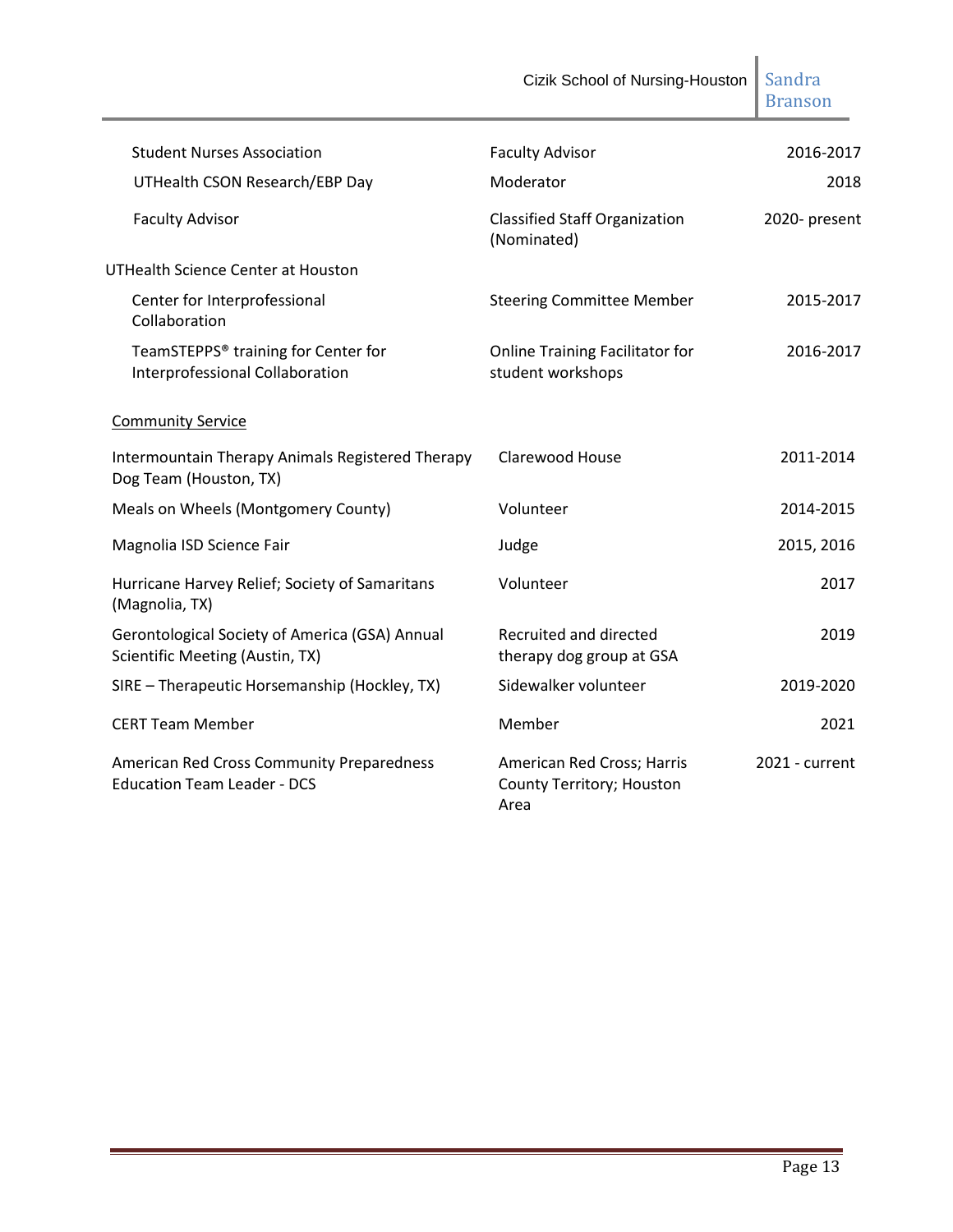#### **APPENDIX A**

#### LIST OF COURSES TAUGHT

## **Role Transition (N4526), RN to BSN, Precepted Clinical, 2CH**, Spring 2009 (contract), Spring 2010 (contract)

N4526 is an online clinical course for RN to BSN students that involves educational and role development opportunities for nurses. The importance of professional goal development for future nursing roles is explored. Different opportunities for advanced practice nursing are investigated. Professional responsibility for lifelong learning through a myriad of professional organizations and activities are explored. I served as a clinical instructor and community liaison for students and healthcare professionals working together at multiple clinical sites. Feedback on student evaluations were consistently positive.

## **Management of Patients in High Acuity (N4528B), Pre-licensure Undergraduate, Precepted Clinical, 4CH**, Fall 2011 (contract), Spring 2012 (contract)

N4528B is a clinical course for pre-licensure undergraduate students that provides a clinical practicum of high acuity care experiences guided by a preceptor. The course emphasizes application of theoretical concepts, research findings, advanced technology, and standards of professional nursing used in caring for patients from culturally diverse populations experiencing physiological and psychosocial alterations at various stages of the wellness/illness continuum. Psychosocial, lifespan, and behavioral concepts encountered by patients with high acuity disorders and trauma are discussed. The management/leadership component of this course focuses on perspectives of the professional nursing role for the 21st century as demonstrated through professionalism, leadership, collaborative practice, critical thinking, and application of the nursing process in patient care. I served as a clinical instructor and community liaison for students and healthcare professionals working together at multiple clinical sites. Student feedback has been consistently positive with high scores on the student evaluations and the RN to BSN HESI scores have consistently been above national average.

**Issues in Professional Practice (N3702W), RN to BSN,** *Online***, Didactic, 4CH**, Fall 2013 (30%), Summer 2015 (Lead, 100%), Fall 2015 (Lead, 100%), Summer 2016 (Lead, 100%), Fall 2016 (Lead, 100%)

N3702W is an asynchronous online course for RN to BSN students which explores issues relating to evidencedbased professional nursing practice. Professional standards of care, professional boundaries of practice, accountability, responsibility and cultural sensitivity. Ethical theories and principles are examined in relation to legal and ethical issues. The impact of biomedical ethics on the role of the nurse are analyzed. The Nurse Practice Act, the Code of Ethics for Nurse, and other statutory laws, rules and regulations, legal and ethical responsibilities as well as workplace policies are examined. I revised and developed this online course to align with the course objectives using evidence-based online pedagogical strategies. I developed an innovative curriculum that included "flipping" the class using online Team Based Learning. I was responsible for transferring this course from Blackboard to Canvas (Learning Management Systems) and incorporated online chat, discussions, videos, and quizzes in the course. Student feedback has been consistently positive with high scores on the student evaluations.

**Management & Leadership (N3703W), RN to BSN,** *Online***, Didactic, 4CH**, Fall 2013 (40%), Summer 2014 (40%), Summer 2015 (Lead, 100%), Fall 2016 (Lead, 100%)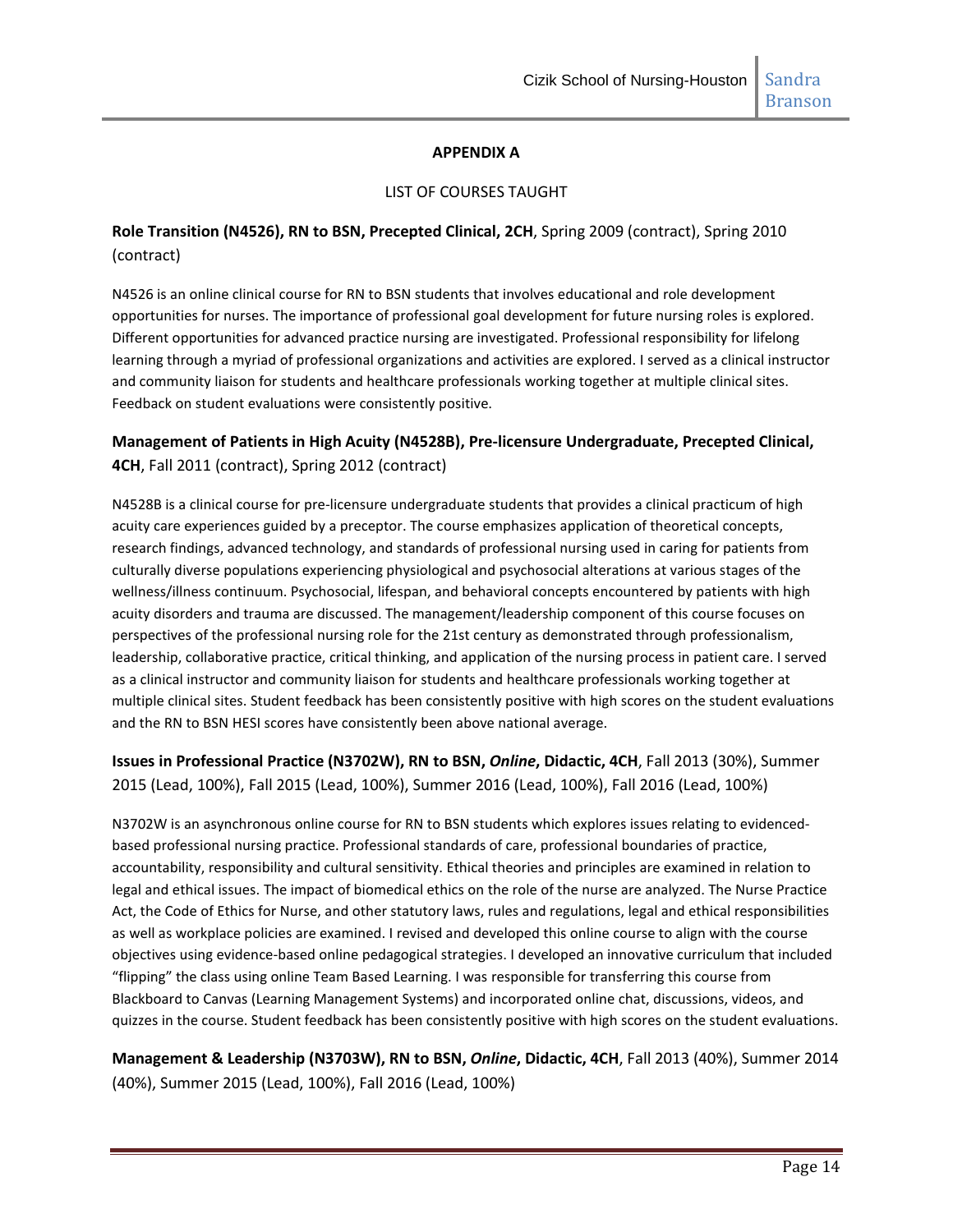N3703W is an asynchronous online course for RN to BSN students which emphasizes the leadership and management roles of the nurse in an inter-professional team practice. This course explores skills needed for fiscal responsibility, quality improvement, advocacy, leadership and management. Multiple career and educational opportunities for nursing are explored. Organizational management and leadership theories are examined as they apply to professional practice. Organizational standards for health care facilities are examined. I revised and developed this online course to align with the course objectives using evidence-based online pedagogical strategies that included "flipping" the class using online Team Based Learning. I was responsible for transferring this course from Blackboard to Canvas (Learning Management Systems) and incorporated online chat, discussions, videos, and quizzes in the course. Student feedback has been consistently positive with high scores on the student evaluations and the RN to BSN HESI scores have consistently been above national average.

**Community Health Project for RNs (N3602W), RN to BSN,** *Online***, Precepted Clinical, 2CH**, Spring 2014 (40%), Fall 2014 (Lead, 60%), Fall 2015 (Lead, 60%), Spring 2016 (Lead, 100%)

**Community/Public Health Nursing Clinical (N3602), RN to BSN, Face to Face, Precepted Clinical, 2CH**, Fall 2014 (Lead; 60%), Spring 2015 (Lead, 60%)

N3602 and N3602W are community clinical courses for RN to BSN students with the latter course online. Students and faculty collaborate with professional and community partners to promote health and prevent disease in a population. The focus is on integration of professional nursing and public health principles and methods to apply the nursing process to individuals, groups, and populations. Students collaborate to assess populations at risk, analyze community health problems, plan interventions, and develop an evaluation plan. I served as a clinical instructor for both courses, working with community partners to establish relationships and improve the health of the community. I sought and obtained clinical affiliations with multiple community agencies including YMCA (multiple sites), Fort Bend ISD, and the Friendship Center. Student feedback has been consistently positive with high scores on the student evaluations and the RN to BSN HESI scores have consistently been above national average.

**Community/Public Health Nursing Clinical (N4521B), Pre-licensure Undergraduate, Face to Face, Clinical, 3CH**, Summer 2014, Spring 2016, Summer 2017, Fall 2019, Spring 2020, Fall 2020, Spring 2021, Summer 2021, Fall 2021

N4521B is a face-to-face clinical course for undergraduate students. Students and faculty collaborate with professional community partners to promote health and prevent disease in a population. The focus is on integration of professional nursing and public health principles and methods to apply the nursing process to individuals, groups, and populations. Students collaborate to assess populations at risk, analyze community health problems, plan interventions, and develop an evaluation plan. I serve as a community clinical instructor, working with community partners to establish relationships and improve the health of the community. Student feedback has been consistently positive with high scores on the student evaluations.

#### Community Clinical Projects include:

- Implemented the Chronic Disease Self-Management Program in multiple community settings (Sheltering Arms Community Centers and at the Veterans Affairs Hospital Hospital)
- Developed interventions to promote physical activity in older adults (Meals on Wheels)
- Assisted individuals with disabilities during therapeutic horseback riding (SIRE)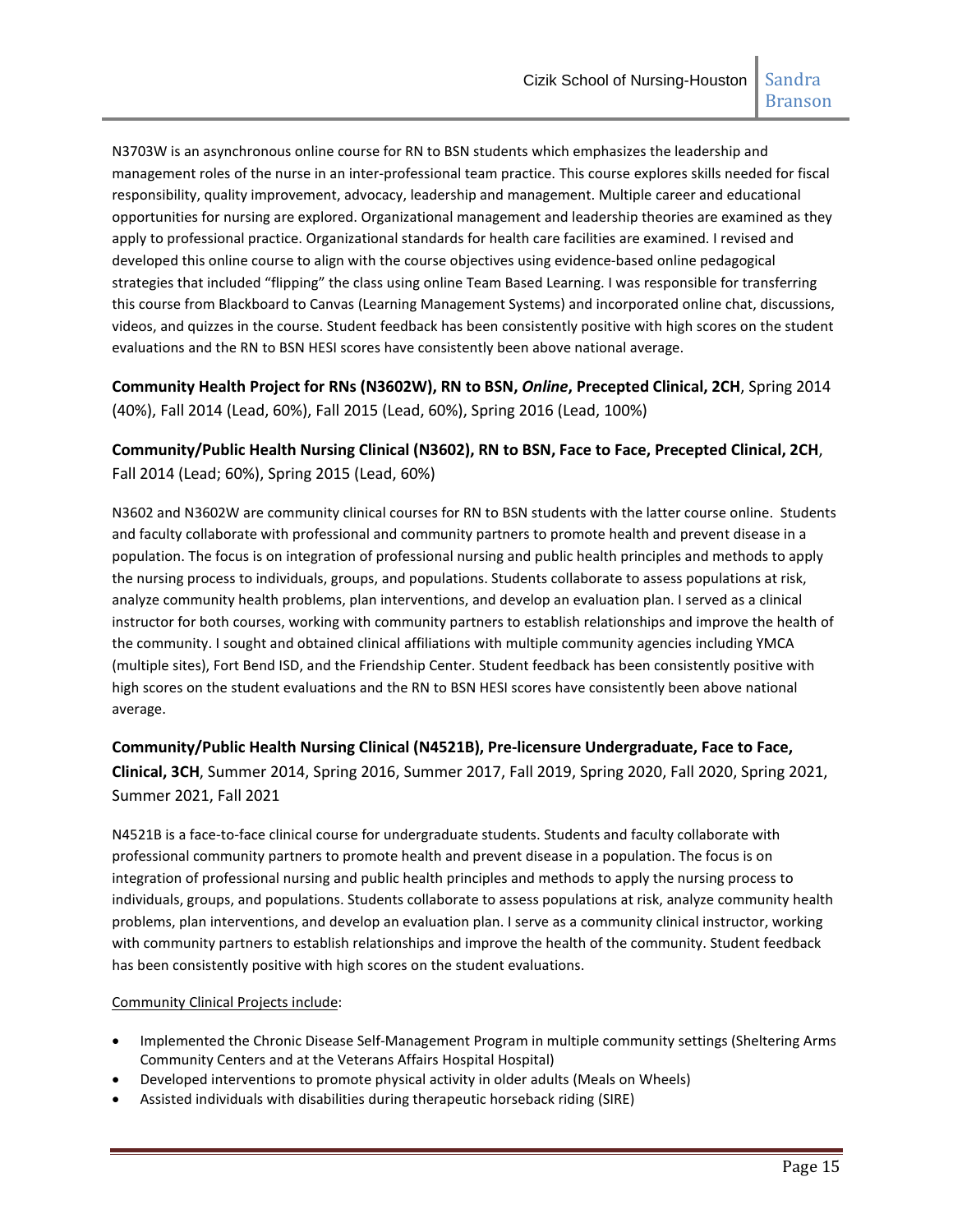- Developed and implemented a modified Chronic Disease Self-Management Program among individuals with dementia (The Adult Day Center)
- Developed mindfulness-based interventions for individuals with Downs syndrome (Friends of Down Syndrome)
- Analyzed risk factors for re-hospitalization in patients with diabetes (Houston Methodist Willowbrook Hospital
- Taught Hands-Only CPR to the community (YMCA)
- Taught healthy living concepts for individuals with chronic conditions to community members (YMCA)
- Taught disaster preparedness to community members (risks/hazards, disaster kits, and first aid) to community members (YMCA)

**Synthesis: Application for change into Practice for RNS (N3704W), RN to BSN,** *Online***, Didactic, 3 CH**, Spring 2014 (40%), Fall 2014 (30%), Spring 2015 (30%), Fall 2015 (Lead, 100%), Spring 2016 (Lead, 100%), Summer 2016 (Lead, 100%), Fall 2016 (Lead, 100%), Spring 2017 (Lead, 100%)

**Synthesis: Application for change into Practice for RNS (N3704W), RN to BSN,** *Online***, Didactic**, 4 CH, Summer 2017 (Lead, 100%), Fall 2017 (Lead, 100%), Spring 2018 (Lead, 100%), Summer 2018 (Lead; 80%), Fall 2018 (Lead, 80%), Spring 2019 (Lead, 75%), Summer 2019 (Lead, 75%), Fall 2019 (Lead, 100%); Spring 2020 (Lead, 100%), Summer 2020 (Lead, 100%); Fall 2020 (Lead, 100%); Spring 2021 (Lead, 100%), Summer 2021(Lead, 100%), Fall 2021 (Lead, 100%)

N3704W is an asynchronous online course which focuses on the role of a change agent. Change theories are utilized for developing a change project that initiates a change in process, policy, or procedure in the practice setting. This course draws from past experience and knowledge acquired in previous program courses. Informatics is used to support and form the foundation for the change project. Collaboration and teamwork are foundational to the change project. The course objectives were updated and revised in Summer 2017 and the course was changed from a 3-credit hour course to a 4-credit hour course. To comply with federal and policy compliance and SACS accreditation, I created a working spreadsheet that calculates direct faculty (online) instruction and other hours of distance education to calculate course equivalency for credit hours. This course historically had low student evaluation scores indicating a need to change the curriculum. As such, I developed and implemented an innovative curriculum for students' quality improvement projects based on the Institute for Healthcare Improvement's 4 Phases of Improvement: Innovation, Pilot, Implementation, and Spread. Students learn about the phases of improvement and develop a plan for a change in a healthcare setting while working with a nurse leader at the facility. Students work collaboratively using chat, text, and Google collaborations, and accountability is evaluated with an evidence-based peer-review grading system. Student projects have included a wide variety of EBP initiatives. Student feedback has been consistently positive with high scores on the student evaluations and the RN to BSN HESI scores have consistently been above national average. I currently work with seven students who have graduated from the RN to BSN program where I have my faculty practice at Houston Methodist Willowbrook Hospital.

**Professional Practice & Leadership (N4527), Pre-licensure undergraduate, Face to Face, Didactic, 3CH**, Spring 2013 (30%), Spring 2014 (30%), Summer 2014 (30%), Spring 2014 (30%), Fall 2014 (30%), Spring 2015 (30%), Summer 2015 (25%)

N4527 is a face-to-face course for pre-licensure undergraduate students which explores selected leadership and management theories and concepts used in health care delivery. Selected issues relevant to nursing practice and education are presented as they relate to the student's adjustment to the professional nursing role. Professional nursing issues include scope of practice based on statutory laws and regulations, legal and ethical responsibilities,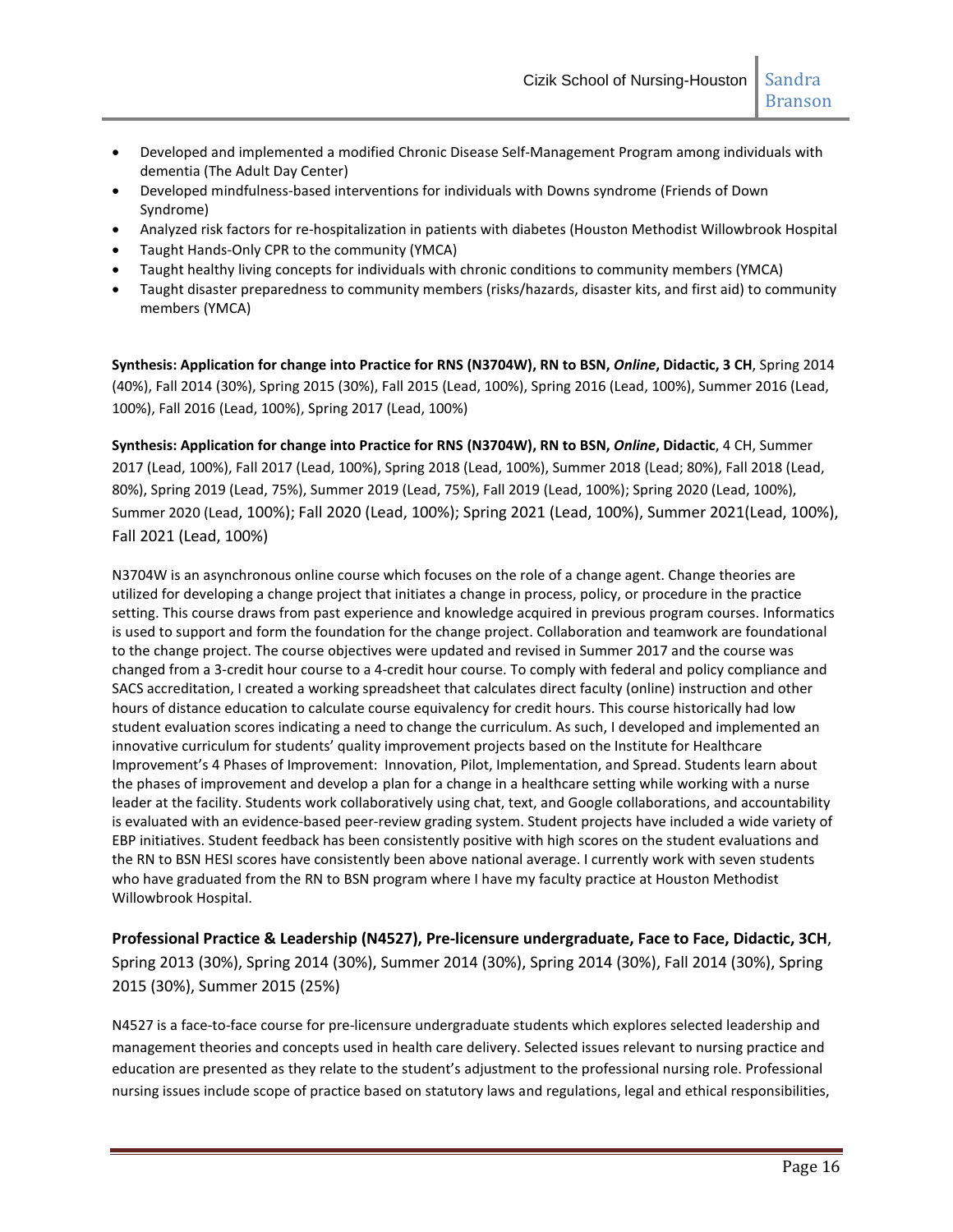substance abuse/mental health, career development, and workplace issues. This course historically had low course evaluations from students and low scores on a national exam. Our faculty team "flipped" this classroom using Team Based Learning (TBL). We conducted a research study to determine the efficacy of TBL on academic performance, critical thinking, leadership and management skills, overall course ratings, accountability to l earning and preference for lecture or TB, and learner satisfaction. Results concluded that TBL learners scored higher on the standardized exam and reported significantly higher critical thinking, leadership and management skills, and better overall course experience. TBL learners reported moderate to high levels of accountability, higher preference for TBL than lecture, and satisfaction with TBL. The published manuscript can be found here: <http://www.sciedupress.com/journal/index.php/jnep/article/view/7998>

# **Independent Study (N4499), Pre-licensure Undergraduate Honor Student, 1 CH**, Summer 2014, Fall 2014, Summer 2019, Fall 2019

N4499 is an independent study for pre-licensure undergraduate students that provides the student in-depth study of conducting research. My first student worked with me to develop and implement a delirium research proposal at Houston Methodist Hospital TMC in partnership with Dr. Shannan Hamlin, Director of EBP at Houston Methodist Research Institute. My second student helped with the data analysis, manuscript, and poster presentation for an academic project that evaluated the effects of online Team-Based Learning on perceptions, attitudes, and competencies.

## **Candidacy Exam (N7590), PhD Program**, Spring 2019

Candidacy exam is a course in which PhD students demonstrate competency towards theoretical and methodological issues related to the candidate's research program. I served on a PhD student's candidacy committee as an expert in critical care with experience using clinical decision support systems. The systematic review was titled, "The utility of clinical decision support systems that identify changes in patient conditions: A systematic review". Candidate has submitted the abstract for review to several journal editors.

# **Organizational Development: Creating Cultures of Excellence (N6702), Masters of Science Program, Face to Face, Didactic, 2 CH** (20%), Spring 2017

N6702 is the second course in the Nursing Leadership and Administration graduate program. The purpose of the course is to prepare nurses to utilize organizational development principles and techniques to evaluate and improve complex health systems. Standards and criteria from national quality recognition programs will be used to support the design of structures for system improvement and creating of high performing organizations. I was invited to co-teach this course and received positive student evaluations.

# Nursing Leadership & Admin Practice I (N6702B), Masters of Science Program, *Online*, Clinical, 1 CH (20%), Spring 2017

This course is the practice component of N6702. The purpose of this course is application of organizational development principles and techniques to evaluate and improve complex health systems (60 supervised practice hours). I was invited to co-teach this course and received positive student evaluations.

## Honors Students